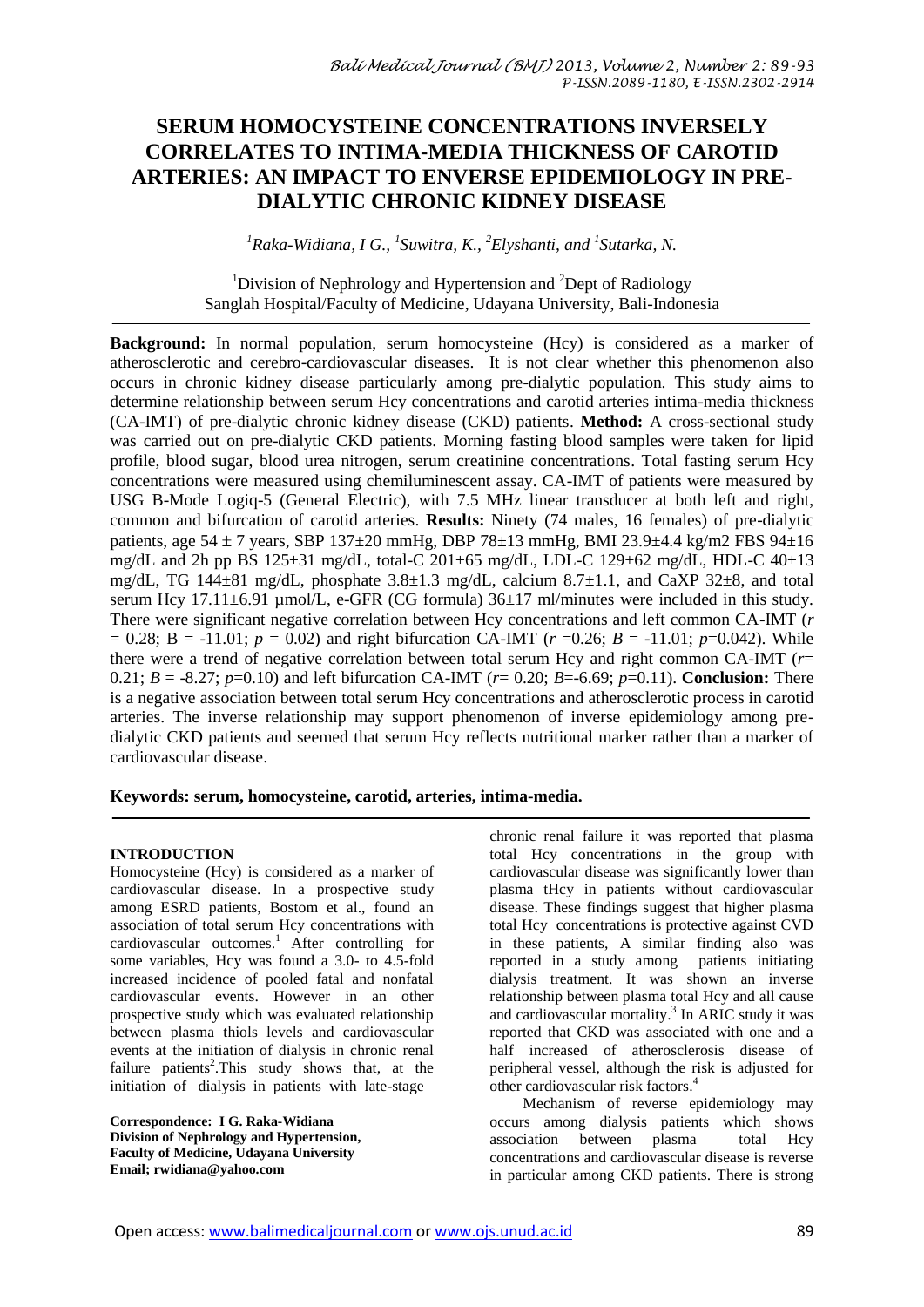correlation between atherosclerosis and malnutrition and cardiovascular death, in CKD patients. On the other hand plasma Hcy is considered a marker of atherosclerosis and/or malnutrition. Atherosclerosis process is best observed in carotid arteries. Diagnostic validity of carotid ultrasonography cardiovascular outcome was studied in a cohort of more than one hundred thirty patients who were on maintenance dialysis therapy. At the end of follow-up, around a half of patients died due to cardiovascular events. IMT of common carotid arteries was significantly higher in patients who died of cardiovascular events than in patients who survived<sup>5</sup>. We therefore conducted a study to determine relationship between serum Hcy concentrations and carotid arteries intima-media thickness (CA-IMT) of pre-dialytic CKD patients

#### **PATIENTS AND METHOD**

A cross-sectional study was done on predialytic CKD patients. Patients who visited outpatient clinics aged 18-60 years and estimated glomerular filtration rate (e-GFR) less than 60  $mL/minutes/ 1.73 m<sup>2</sup>$ . All patients were signed inform concern and ethical clearance were obtained from local ethical commission board. All clinical treatments were free of malpractice.

Patients with history of kidney transplant and hemodialysis treatment, coronary artery disease, peripheral arterial disease and stroke were excluded from the study. Those who were eligible were consecutively recruited as study subjects. Morning fasting blood samples were taken for lipid profile, blood sugar, blood urea nitrogen, serum creatinine<br>concentrations. Serum total fasting Hcy concentrations. Serum total fasting Hcy concentrations were measured using chemiluminescent assay. Carotid artery intimamedia thickness (CA-IMT) of patients were measured by USG B-Mode Logiq-5 (General Electric), with 7,5 MHz linear transducer at both left and right, common and bifurcation of carotid arteries. IMT was measured as maximum distance between liminal-intimal and media-adventitia. USG examination was done by a radiologist. CA-IMT were done manually using USG B-mode at 12 locations of distal segments of carotis communis, bifurcatio and proximal segment left and right internal carotis.

Descriptive statistics was performed to describe patients characteristics. Pearson's correlation and simple regression analysis was applied to analyze the relationship between serum Hcy concentrations and carotid arteries intimamedia thickness (CA-IMT). Significant was considered probability (*p*) value less than 0.05

### **RESULTS**

During the study, ninety (74 males, 16 females) of pre-dialytic patients, age  $54 \pm 7$  years, SBP 137±20 mmHg, DBP 78±13 mmHg, BMI

 $23.9\pm4.4$  kg/m2 FBS  $94\pm16$  mg/dL and 2h pp BS 125±31 mg/dL, total-C 201±65 mg/dL, LDL-C 129±62 mg/dL, HDL-C 40±13 mg/dL, TG 144±81 mg/dL, phosphate 3.8±1.3 mg/dL, calcium 8.7±1.1, and CaXP  $32\pm8$ , and total serum Hcy  $17.11\pm6.91$ µMmol/L, e-GFR (CG formula) 36±17 ml/minutes were included in this study (Table 1). Table1

Relationship between independent variables (t-Hcy, total-C, LDL-C, HDL-C, TG, PO4, and BMI) right bifurcation CA-IMT among pre-dialytic CKD

| patients                 |          |       |          |         |                  |
|--------------------------|----------|-------|----------|---------|------------------|
| Independent<br>variables | B        | SE(B) | Beta     | T       | $\boldsymbol{p}$ |
| t-Hcy (every             | $-0.008$ | 0.004 | $-0.252$ | $-1.92$ | 0.06             |
| 1 μmol/L                 |          |       |          |         |                  |
| increase)                |          |       |          |         |                  |
| Total-C                  | $-0.002$ | 0.001 | $-0.786$ | $-2.34$ | 0.02             |
| (every 1)                |          |       |          |         |                  |
| mg/dl                    |          |       |          |         |                  |
| increase)                |          |       |          |         |                  |
| LDL-C                    | 0.002    | 0.001 | 0.814    | 2.49    | 0.01             |
| (every 1)                |          |       |          |         |                  |
| mg/dl                    |          |       |          |         |                  |
| increase)                |          |       |          |         |                  |
| $HDL-C$                  | 0.001    | 0.002 | 0.055    | 0.40    | 0.69             |
| (every 1                 |          |       |          |         |                  |
| mg/dl                    |          |       |          |         |                  |
| increase)                |          |       |          |         |                  |
| TG (every 1              | 0.001    | 0.001 | $-0.113$ | $-0.83$ | 0.41             |
| mg/dl                    |          |       |          |         |                  |
| increase)                |          |       |          |         |                  |
| $PO4$ (every 1           | $-0.010$ | 0.018 | $-0.074$ | $-0.55$ | 0.58             |
| mg/dl                    |          |       |          |         |                  |
| increase)                |          |       |          |         |                  |
| BMI (every 1             | $-0.004$ | 0.06  | $-0.078$ | $-0.06$ | 0.56             |
| kg/m2)                   |          |       |          |         |                  |

CA-IMT (every 1 mm increase) is a dependent variable, R multivariate=0.45; rsq=0.21

There were significant negative correlation between Hcy concentrations and left common CA-IMT ( $r = 0.28$ ; B -11.01;  $p = 0.02$ ), see Figure 1 and right bifurcation CA-IMT ( $r = 0.26$ ; B = -11.01; p=0.042), see Figure 2.



Figure1 There were significant negative correlation between Hcy concentrations and left common CA-IMT  $(r = 0.28; B -11.01; p = 0.02)$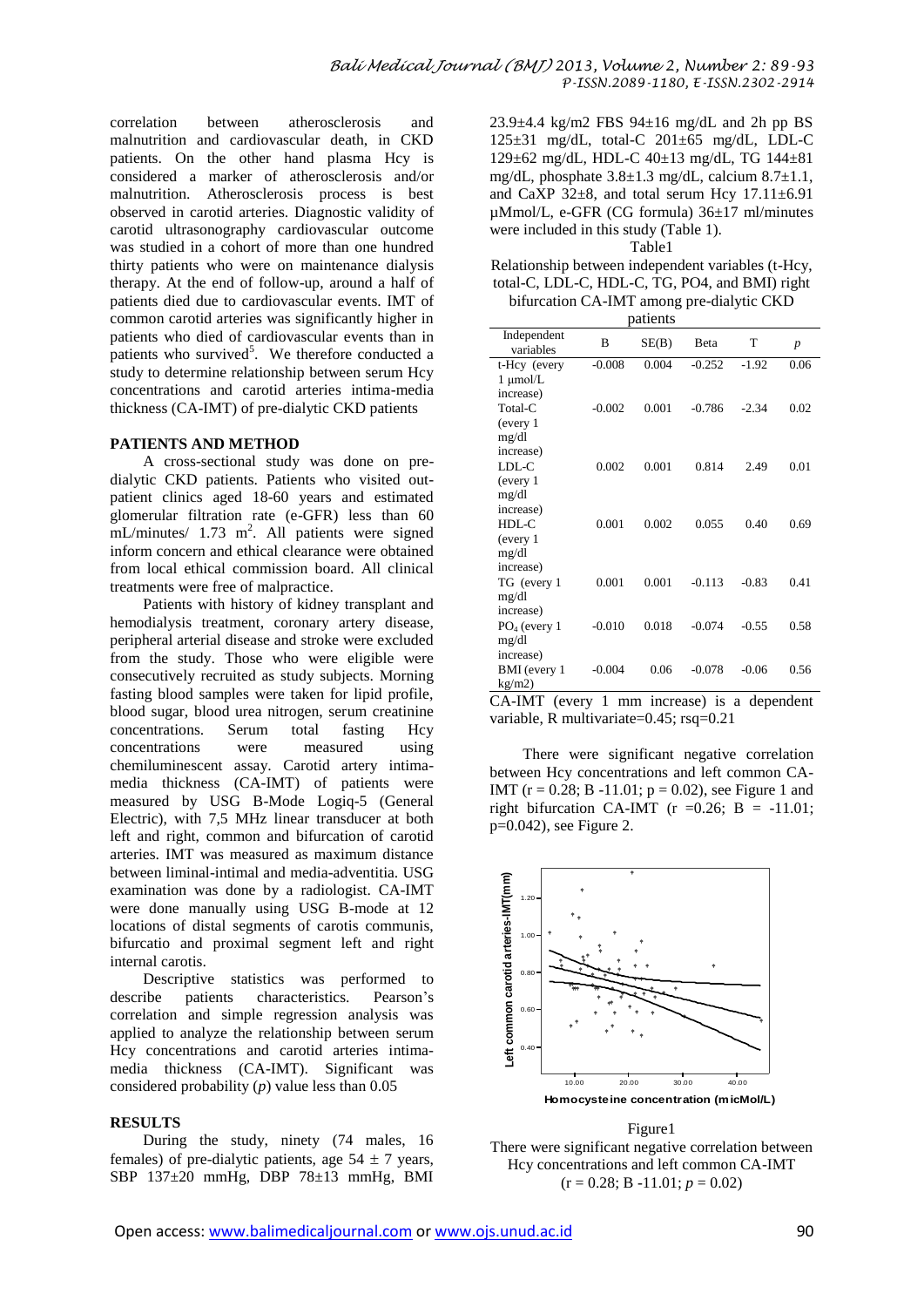

Figure 2 There were significant negative correlation between Hcy and right bifurcation CA-IMT  $(r = 0.26; B = -11.01; p = 0.042).$ 

While there were a trend of negative correlation between total serum Hcy and right common CA-IMT (r= 0.21; B= -8.27; *p*=0.10), and left bifurcation CA-IMT  $(r= 0.20; B=-6.69;$ *p*=0.11), see Figure 3 and 4.



Figure 3 There were a trend of negative correlation between total serum Hcy and right common CA-IMT  $(r= 0.21; B - 8.27; p=0.10).$ 

Multivariate analysis showed that after adjustment for total cholesterol and LD-cholesterol, HDL-cholesterol, triglyceride, and phosphate concentrations, body mass index as some nutritional parameters, total Hcy concentration failed to associate with CA-IMT and in fact totalcholesterol and LDL-cholesterol concentrations were independent factors. It can be interpreted that total Hcy concentrations was a confounding factor for CA-IMT and considered associated with other nutritional parameters such as total-cholesterol and HDL-cholesterol concentrations.



Figure 4 There were a trend of negative correlation between total serum Hcy and left bifurcation CA-IMT  $(r= 0.20; B=-6.69; p=0.11)$ 

#### **DISCUSSION**

Our study has shown that a negative significant correlation between CA-IMT and plasma total concentration of Hcy in two locations namely left common CA-IMT and right bifurcation, meanwhile, a trend of negative correlation found in two location namely right common and left bifurcation. This finding means that the higher plasma total Hcy concentrations, the lower intimamedia thickness found among pre-dialytic subjects in this study. It is unclear whether plasma-Hcy as a marker of nutritional status or cardiovascular outcome. This study seemed to support the role of Hcy as a marker of nutritional status.

Among normal individuals, obesity produced increased cardiovascular morbidity and mortality. In contrary, the effect of overweight or obesity in CKD patients with regular hemodialysis was in the reverse direction; i.e. obesity is associated with longer survival. This "reverse epidemiology" of obesity is relatively specific in regular HD patients. In peritoneal dialysis and predialysis the association between BMI and mortality are varies. This finding may resulted in inconsistent opinion among author about whether or not to treat obesity on CKD patients. <sup>6</sup> Kovesdy et al., has reported reverse correlation between lipids concentrations and mortality among males with pre-dialytic CKD. It was found that lower total cholesterol is associated with higher mortality after adjusted for age, race, body mass index. Similar association was found between plasma HDLcholesterol and triglyceride concentrations and cardiovascular and all cause mortality. <sup>7</sup> Our similar results also revealed that total Hcy concentration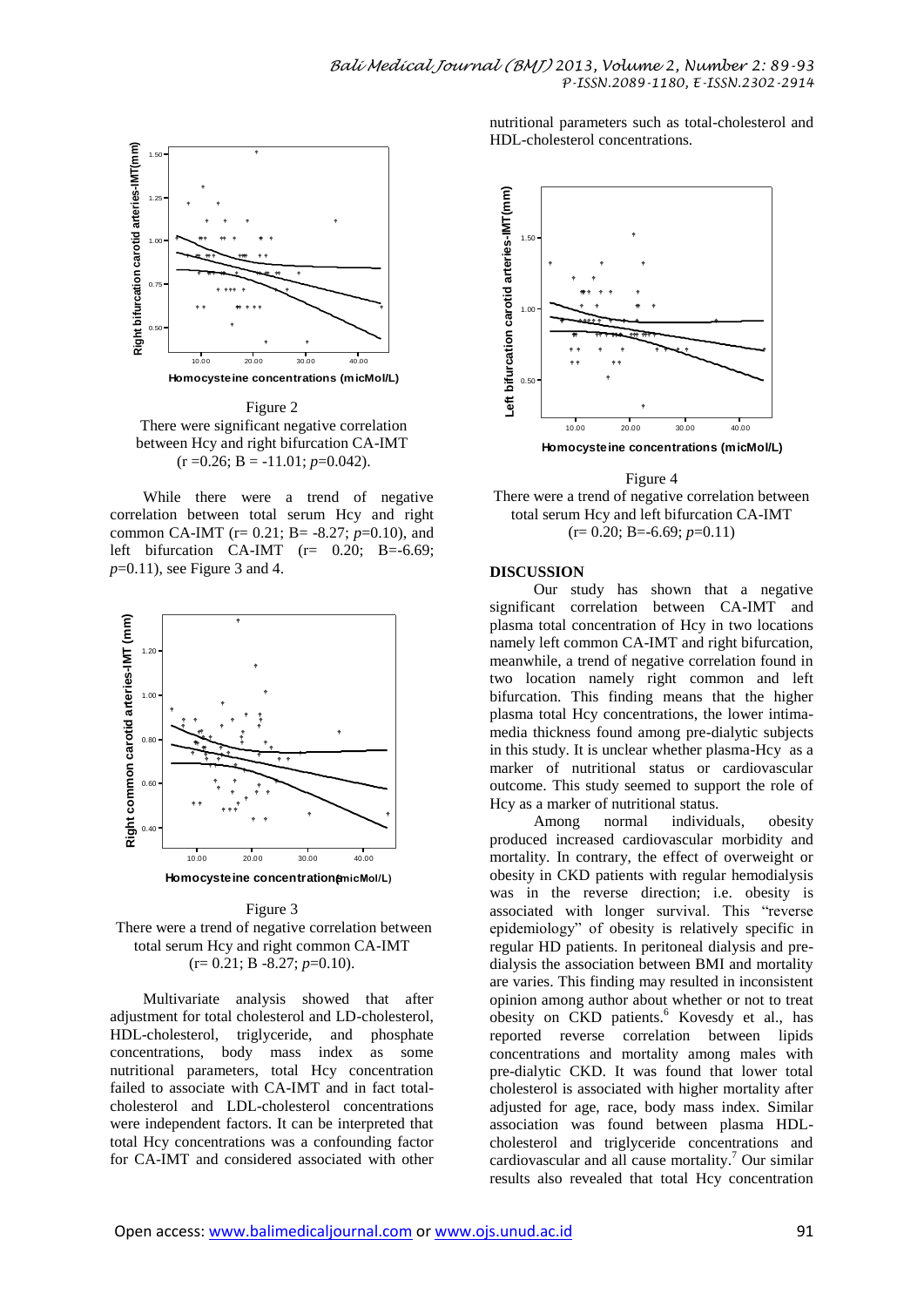failed to associate with CA-IMT after adjustment for total cholesterol and LD-cholesterol, HDLcholesterol, triglyceride, and phosphate concentrations, body mass index as some nutritional parameters, and the analysis has shown<br>that total-cholesterol and LDL-cholesterol LDL-cholesterol concentrations were independent factors. It can be interpreted that total Hcy concentrations was a confounding factor for CA-IMT and considered associated with other nutritional parameters such as<br>total-cohesterol and HDL-cholesterol HDL-cholesterol concentrations.

Variation of the association can be "very different" (association between systolic and diastolic blood pressure and mortality) until mirror image (association between BMI and mortality). These differences in association may be due to effect of confounding factors of protein-energy malnutrition and inflammation in CKD and dialysis patients. Especially in obese patients, hemodynamic factors, plasma cytokines, neurohormonal and interaction of endotoxin-lipoprotein, and malnutrition-inflammation complex syndrome may affect the "different association". Combination between protein-energy malnutrition, chronic inflammation conditions and oxidative stress especially carbonyl stress may responsible on this reverse epidemiology.<sup>8</sup> In peritoneal dialysis (PD) patients a cohort study among 61 patients was reported non-specific inflammation and age plays a role in the progression of atherosclerosis.<sup>9</sup>

In more than three hundreds end-stage renal disease patients who starting dialysis therapy. It was revealed that patients with lower plasma Hcy<br>concentrations bad significantly higher significantly higher cardiovascular morbidity and mortality. Multivariate analysis showed that after controlling for some confounding factors, CV mortality remain consistently associated with low plasma Hcy. If controlled by nutritional and inflammation parameter of BMI (body mass index), SGA (subjective global assessment), serum creatinine, serum albumin and CRP, however, a low plasma total Hcy concentrations was no longer associated with higher mortality although, a trend for high plasma total homocystein concentrations was observed. In This study, it was also shown that low cholesterol concentrations may reflect energy malnutrition and was confounded by lower Hcy concentrations as it was shown by multivariate analysis, that is low cholesterol concentrations associated with increased CA-IMT. It seemed that relationship between malnutrition inflammation and a low plasma total Hcy is responsible for the reverse association between plasma total Hcy concentration and cardiovascular outcome in renal failure patients. Confounding factors including nutritional and inflammation parameters, tend increased death risk for high, rather than low Hcy levels which was apparent after statistical

Adjustment.<sup>10</sup> Reverse association between some nutritional factor and mortality may affect the management of CKD patients, however, it is still need to ascertain whether improvement such nutritional parameters will improve mortality, improve survival and quality of life.<sup>11</sup>

Our study shows that there is reverse association between serum total Hcy and CA-IMT, however, it is confounded by cholesterol concentrations as a marker of energy malnutrition. These findings may explain the high incidence of cerebrovascular disease in kidney failure with regular hemodialysis who suffered malnutrition. It implicates reverse epidemiology in CKD patients and whether nr not to treat obesity in CKD patients with hemodialysis.

# **ACKNOWLEDGEMENTS**

We are in debt for his contribution to Komang Rupawan in typing the manuscript and to Prodia Laboratory Denpasar Bali to assist laboratory examinations to complete the study.

*Conflict of interest statement*. None conflict interest to be stated

## **REFERENCES**

- 1. Bostom AG, Shemin D, Verhoef P, Nadeau MR, Jacques PF, Selhub J, et al. Elevated fasting total plasma Hcye levels and cardiovascular disease outcomes in maintenance dialysis patients. A prospective study. Arterioscler Thromb Vasc Biol 1997;17:2554– 8.
- 2. Suliman ME, Stenvinkel P, Heimburger O, Barany P, Lindholm B, Bergstrom J. Plasma sulfur amino acids in relation to cardiovascular disease, nutritional status, and diabetes mellitus in patients with chronic renal failure at start of dialysis therapy. Am J Kidney Dis 2002;40:480–8.
- 3. Suliman M, Stenvinkel P, Qureshi AR, Kalantar-Zadeh K, Barany P, Heimburger O, et al. The reverse epidemiology of plasma total Hcye as a mortality risk factor is related to the impact of wasting and inflammation. Nephrol Dial Transplant 2007;22:209–17.
- 4. Wattanakit K, Folsom AR, Selvin E, Coresh J,† Hirsch AT, and Weatherley BD Kidney Function and Risk of Peripheral Arterial Disease: Results from the Atherosclerosis Risk in Communities (ARIC) Study J Am Soc Nephrol 12007;8:629–636.
- 5. Benedetto FA, Mallamaci F, and Zoccali. Prognostic Value of Ultrasonographic Measurement of Carotid Intima Media Thickness in Dialysis Patients. C. J Am Soc Nephrol 2001;12:2458–64.